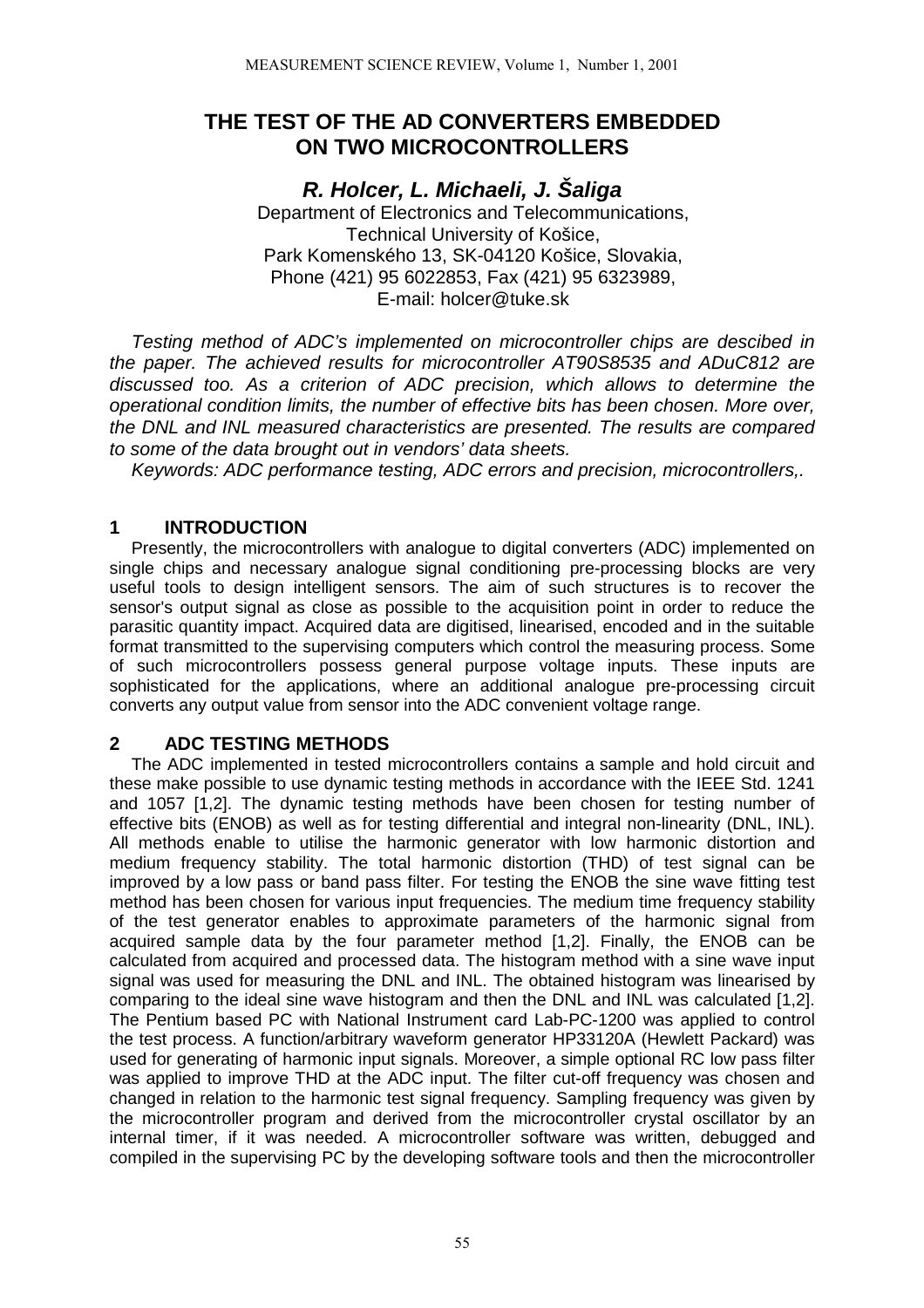was programmed. The test controlling, data processing and presentation software for PC was fully developed in LabWindows/CVI programming environment (National Instruments).

## **3 ADuC 812 MICROCONVERTER**

The ADuC812 by Analog Devices [4] is a fully integrated 12-bit data acquisition system incorporating a high performance self calibrating 8-channel ADC, dual 12-bit DACs and programmable 8 bit MCU (8052 instruction set compatible) on a single chip. The ADC conversion block provides the 8-channel mux, track/hold, on-chip reference, calibration features and A/D converter. The A/D converter consists of a conventional successiveapproximation converter based on a switched capacitor DAC. A high precision, low drift and factory calibrated 2.5V reference is given on-chip. The internal reference may be overdriven via the external VREF pin. The ADC has been designed to run at a maximum speed of 1 sample every 5us. (i.e. 200kHz sampling rate). Single step or continuous conversion modes can be initiated in software or alternatively by applying a convert signal to the an external pin. Internal timer can also be configured to generate a repetitive trigger for ADC conversions. The ADC may be configured to operate in a DMA Mode whereby the ADC block continuously converts and captures samples to an external RAM space without any interaction from the MCU core. The ADuC812 is shipped with factory programmed calibration coefficients which are automatically downloaded to the ADC on power-up ensuring optimum ADC performance. The ADC core contains automatic end point self-calibration and system calibration options that will allow the user overwrite the factory programmed coefficients if desired and tailor the ADC transfer function to the system in which it is being used. The basic specification of ADC are referred in tab. 3.

### TESTING PROCESS AND EXPERIMENTAL RESULTS

The test was executed on the microcontroller implemented on the evaluation board EVAL-ADuC812QS by Analog Devices [5] with crystal frequency equal to 11.0592MHz. Input operate amplifier was disconnected and the testing signal from waveform generator was connected directly to ADC input pin of microcontroller via RC filter. The original power supply source (the board accessory) was utilized for measuring and the internal reference  $V_{REF}=2.5V$  was used as the ADC voltage reference. The ADC was tested in all conversion modes but this paper presents only the mode with the best results - continuos DMA conversion mode by using data memory on board and MCU core in IDLE operating mode. The tab.1 and the fig.3 showed the best measured results from all setting of the acquisition

| <b>Table 1.</b> Results of ENOB test of AduC812 for |  |
|-----------------------------------------------------|--|
| various ADC <sub>CLK</sub> .                        |  |

| <b>ADC<sub>CLK</sub></b> | $M_{CLK}$ / 8 | $M_{CLK}/4$   |        | $M_{CLK}$ / 2 $M_{CLK}$ / 1 |
|--------------------------|---------------|---------------|--------|-----------------------------|
| acq. time                |               | $2/ADC_{CLK}$ |        | 4/ADC <sub>CLK</sub>        |
| $f_{\mathsf{SAMP}}[Hz]$  | 76800         | 153600        | 276481 | 526631                      |
| $f_{IN}[Hz]$             | ENOB [bit]    |               |        |                             |
| 11                       | 11.24         |               |        |                             |
| 33                       | 11.27         | 11.25         |        |                             |
| 110                      | 11.25         | 11.29         | 8.11   |                             |
| 330                      | 11.28         | 11.29         | 8.10   | 5.35                        |
| 1100                     | 11.24         | 11.29         | 8.09   | 5.33                        |
| 3300                     | 11.22         | 11.27         | 8.10   | 5.35                        |
| 11000                    | 10.81         | 10.86         | 8.08   | 5.32                        |
| 33000                    | 9.89          | 9.89          | 8.03   | 5.34                        |
| 66000                    | 9.39          | 9.37          | 7.95   | 5.32                        |
| 75000                    |               | 9.30          | 7.94   | 5.36                        |
| 110000                   |               |               | 7.91   | 5.31                        |
| 135000                   |               |               | 7.89   | 5.16                        |
| 260000                   |               |               |        | 5.31                        |

The sampling frequency in the last two columns are higher than specified maximal sampling frequency 200kHz.

time for all possible setting  $ADC_{C-K}$ . The fig.1 and the fig.2 showed result of DNL and INL testing, where  $f_{IN}=3.3Hz$ , ADC<sub>CLK</sub>=M<sub>CLK</sub>/8 and ADC used timer2 for repetitive trigger, then  $f<sub>SAMP</sub>=27,1kHz.$ 



**Figure 3. ENOB of ADuC812 for var. ADCCLK.**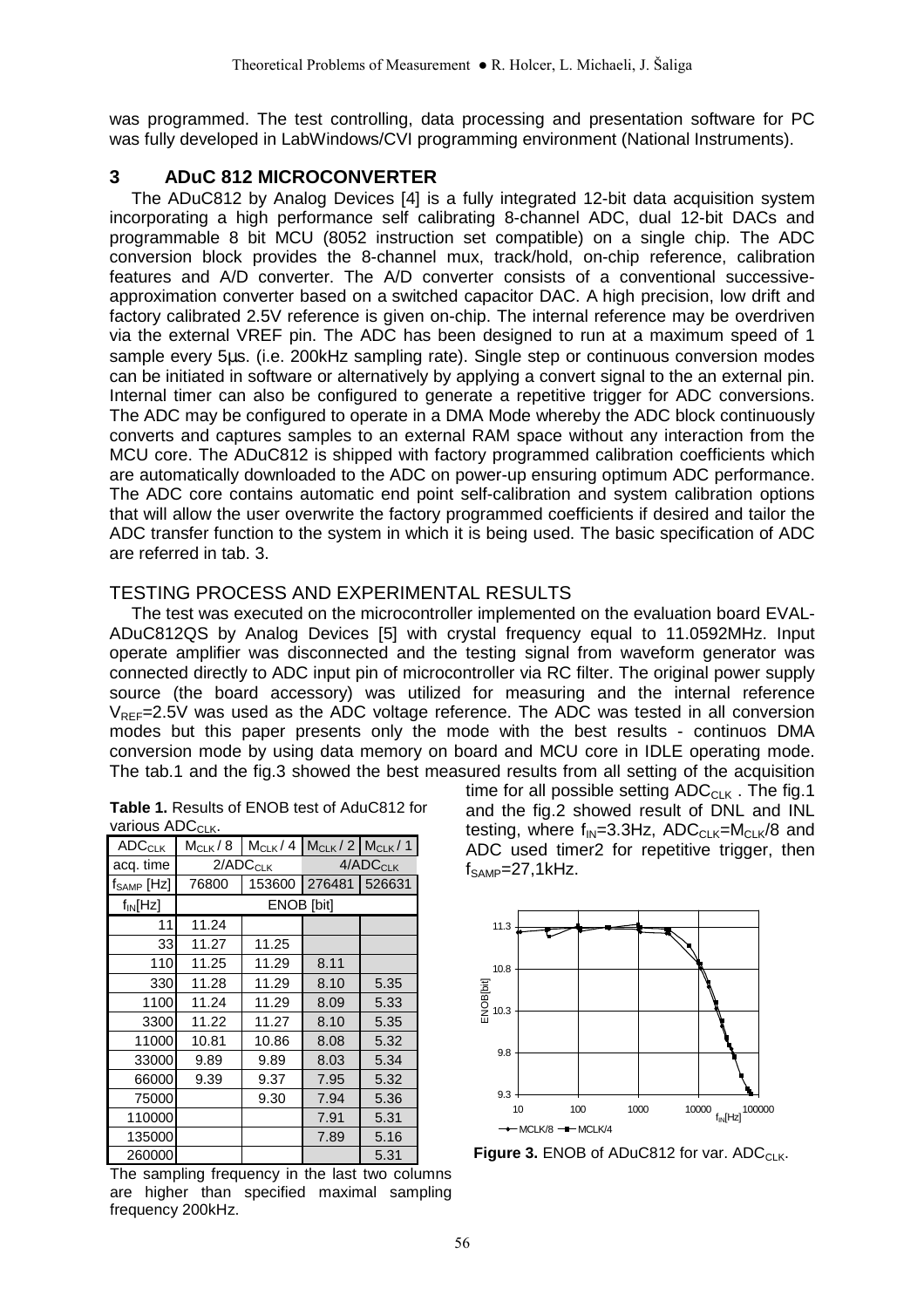

**Figure 1.** Differential non-linearity of ADuC812. **Figure 2.** Integral non-linearity of ADuC812.

Without IDLE mode the ENOB is lower by about 0.3 LSB in the all conversion mode. Also an activity of internal timers causes decreasing of ENOB. For example, when the ADC was triggered by timer 2 (without DMA , without IDLE) and other internal timers were also active, maximal ENOB was 10.8 bits. The testing ADC with battery supply source had better results by about 0.2bits. Shapes of measured characteristics are identical for all conversion modes, however the absolute values depend on the disturbing factors mentioned higher.

#### **4 AT90S8535 MICROCONTROLLER**

The AT90S8535 by ATMEL [3] is a low-power CMOS 8-bit microcontroller based on the AVR RISC architecture. The AT90S8535 features a 10-bit successive approximation ADC, 8 channel multiplexer and a Sample/Hold Amplifier. An external reference voltage must be applied to the  $A_{RFF}$  pin. The ADC can operate in single or free run conversion mode. In the first mode, each conversion will have to be initiated by the user. In second mode, the ADC is constantly sampling and updating the ADC data register. The ADC contains a prescaler, which divides the system clock to an acceptable ADC clock frequency. The ADC accepts input clock frequencies in the range 50 - 200 kHz. Using Free Run Mode and an ADC clock frequency of 200 kHz gives the highest sampling frequency 15.4kSps. To improve noise reduction, the vendor recommends the Sleep mode of the microcontroller, when the core activities are stopped during the AD conversion. The basic specification are referred in tab. 3.

#### TESTING PROCESS AND EXPERIMENTAL RESULTS

The test was executed on microcontroller with crystal frequency equal to 8MHz. The testing harmonic signal from waveform generator was connected directly to ADC input pin of microcontroller via RC filter. As the external voltage reference  $V_{REF}=2.5V$  was used integrate

| $1001$ MODE TOT VALIOUS ADUCLK. |                          |            |       |              |             |  |
|---------------------------------|--------------------------|------------|-------|--------------|-------------|--|
| <b>ADCCLK</b>                   | MCLK/128 MCLK/64 MCLK/32 |            |       | $M_{CLK}/16$ | $M_{CLK}/8$ |  |
| $f_{\text{SAMP}}$ [Hz]          | 4808                     | 9616       | 19233 | 38337        | 76935       |  |
| $f_{IN}[Hz]$                    |                          | ENOB [bit] |       |              |             |  |
| $\leq$ 3.3                      | 9,40                     | 9,44       | 9,41  | 9,33         | 9,39        |  |
| 11                              | 9,37                     | 9,40       | 9,36  | 8,88         | 9,41        |  |
| 33                              | 9,17                     | 9,20       | 9,13  | 7,75         | 9,21        |  |
| 100                             | 9,13                     | 9,13       | 9,11  | 5,85         | 9,16        |  |
| 300                             | 9,14                     | 9,14       | 9,12  |              | 9,17        |  |
| 1000                            | 9,04                     | 9,09       | 9,08  |              | 9,15        |  |
| 3000                            | 9,14                     | 9,10       | 9,02  |              | 9,05        |  |
| 10000                           |                          | 9,06       | 8,98  |              | 9,13        |  |
| 30000                           |                          | 8,97       | 8,85  |              | 8,79        |  |
| 60000                           |                          | 8,38       | 8,39  |              | 8,30        |  |
| 90000                           |                          | 7,78       | 7,94  |              | 7,91        |  |
| 130000                          |                          |            | 7,47  |              | 7,41        |  |
| 250000                          |                          |            |       |              | 6,59        |  |

**Table 2.** Results of ENOB test of AT90S8535 in free rade for various ADC

The  $ADC_{C-K}$  in the last three columns are higher than specified maximal 200kHz.

circuit AD680 (Analog Devices). The ADC was tested in both conversion mode. The results of ENOB for ADC in free run mode (without timer) for all possible setting ADC $_{C-K}$  are presented in the tab.2 and the fig.4. The fig.5 and the fig.6 showed result of DNL and INL testing, where  $f_{IN}=3.3Hz$ ,  $ADC<sub>CLK</sub>=M<sub>CLK</sub>/32$  and free run mode.



**Figure 4.** ENOB of AT90S8535 in free run mode for various  $ADC<sub>ClK</sub>$ .